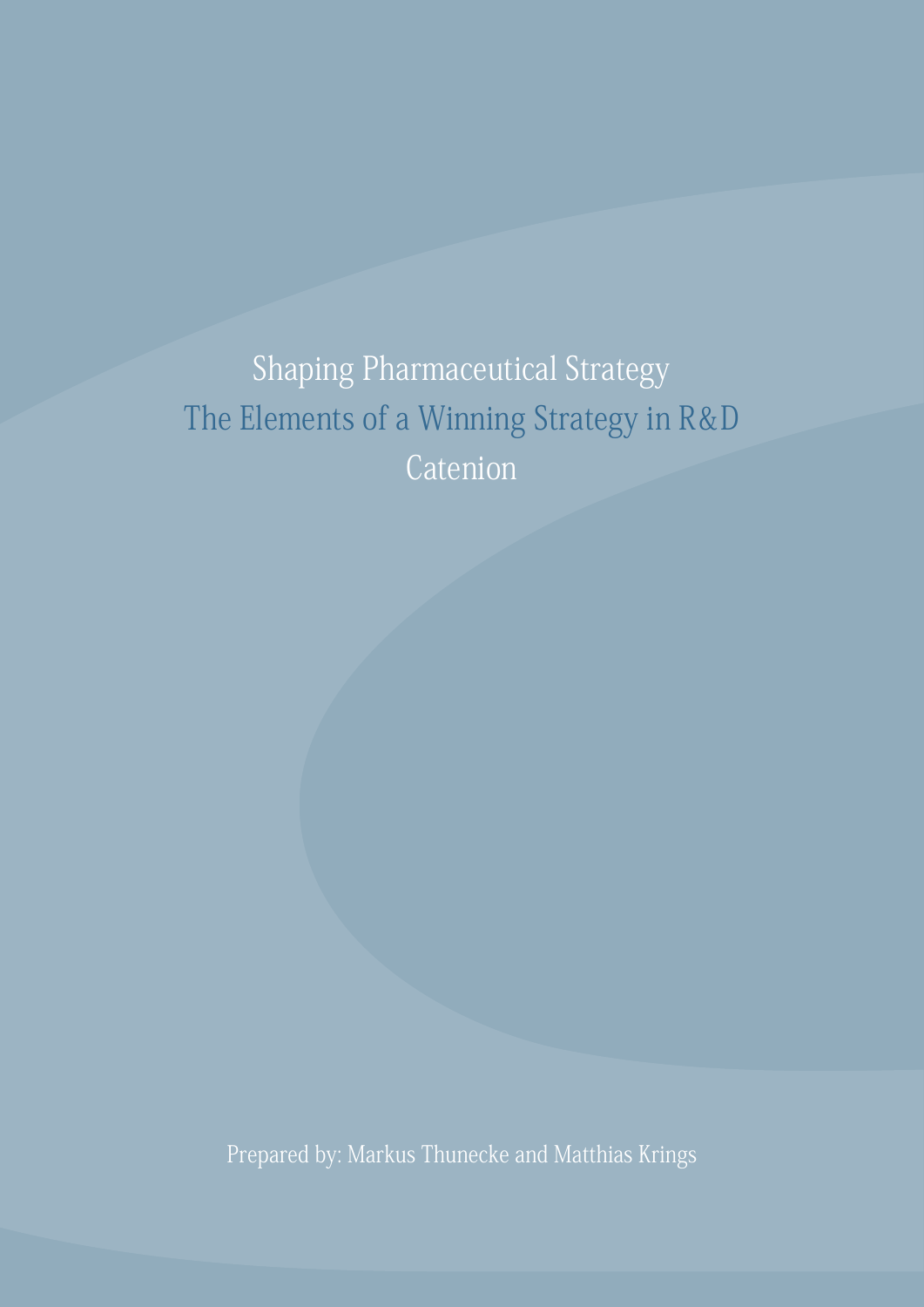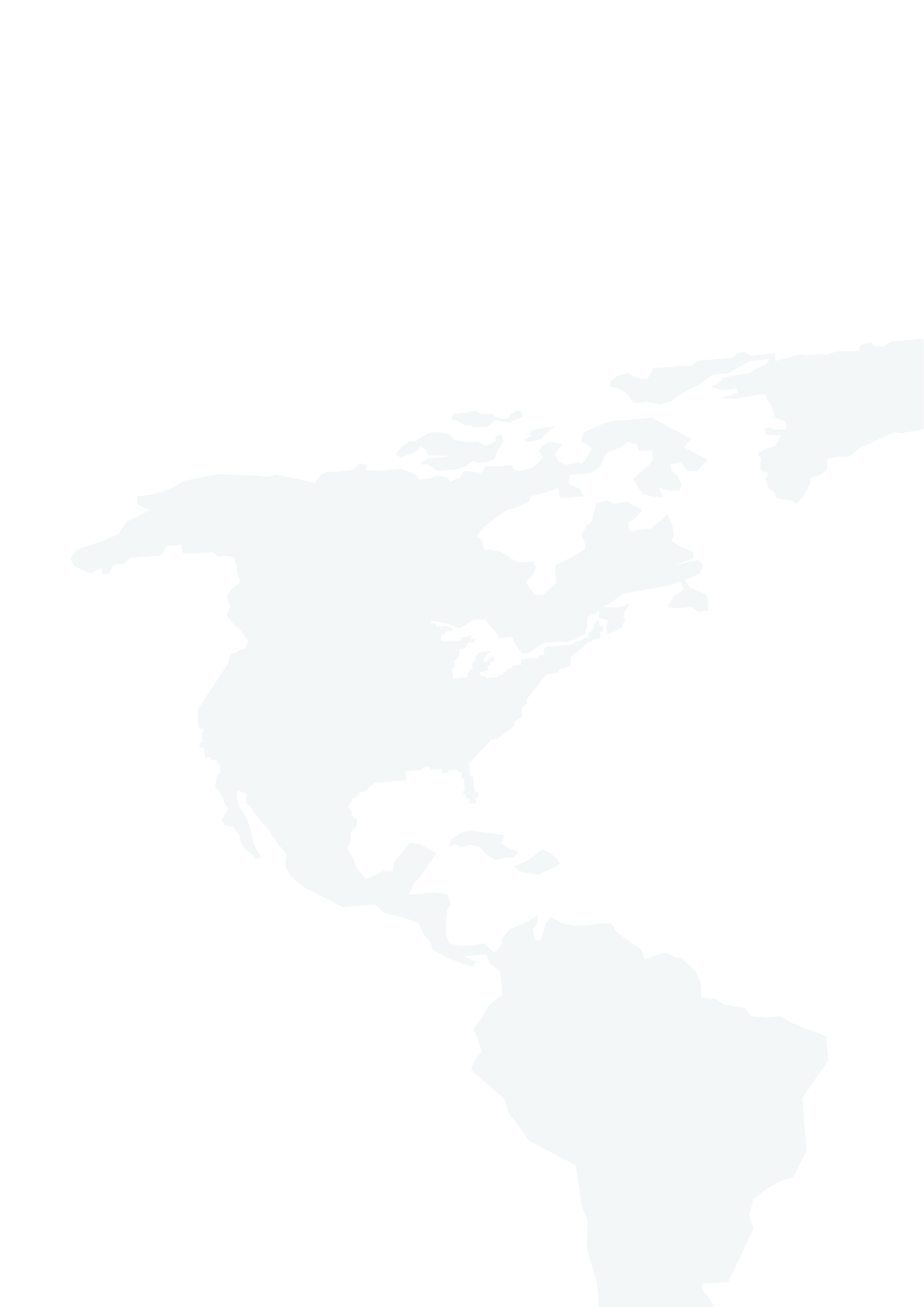

## Introduction – The Problem of Defining Success in R&D

R&D Strategies come in different shapes and sizes. Some companies focus their efforts on thera-<br>peutic areas or indications, some on drug formats, some rely on scientific excellence and breakpeutic areas or indications, some on drug formats, some rely on scientific excellence and breakthrough innovation while others are obsessed with productivity and efficiency. In the complex world of drug discovery and development it appears unlikely that there is a "one size fits all" best practice when it comes to strategy. Quite to the contrary, sceptics will argue that pharmaceutical R&D Strategy is often defined ex post to rationalise successes that in many cases have been based on serendipity. However, to quote Pasteur "Chance favours the prepared mind" and it is time well spent to discuss the question "What defines a prepared mind in a strategic sense?", or more simply put – what are the elements of winning R&D Strategies?

It all starts with a fundamental question, namely what defines success? Again there are several possible angles with the ultimate measurable outcome being the number and lifecycle value of products that a company has generated out of its own R&D efforts.

However, there is one significant problem with such an analysis! Even if the definition is correct, the results that we see today are the output of R&D Strategies from 5 –15 years ago. In many cases companies have gone through several mergers and changes in strategic direction, so it is difficult to create a link between cause and effect.

An alternative approach, and more direct link, would be to measure the strength of the current clinical pipeline. Indeed it is possible to quantify this strength as the risk-adjusted net present value divided by the total R&D spending in previous years. Although the timing issue is less pronounced with this indicator, there remains the well-known problem of determining commercial potential of a compound. Here the uncertainty can be substantial; especially when one needs to make forecasts for novel approaches that will shape or establish a market and not simply enter an already existing market. It is even more complicated, because the available forecasts used for cross-company comparisons usually stem from consultants or analysts outside the company who have to rely on incomplete and imperfect information.

In order to try and circumvent this problem, one could simply take the number of projects in a pipeline divided by R&D spending, but of course this measure does not capture value-creation potential since a future blockbuster can have the same value as ten niche products. In addition, the problem of differentiating between early-stage and late-stage, between therapeutic advances and minor improvements or line extensions is not addressed.

### Top Performers and their Strategic Approaches

One could easily write a PhD thesis about the question of how to best define success in R&D, but in this commentary we have chosen a pragmatic, composite view of the afore-mentioned indicators plus qualitative assessments stemming from industry publications such as the "Top Ten Pipelines" as defined by "R&D Directions" magazine. Based on this approach, companies such as Roche, Genentech, Lilly, Novartis, GlaxoSmithKline, Wyeth, and Sanofi-Aventis are top performers.

### The strategic approaches that these companies are pursuing are very different:

Roche is the prototype "networked" R&D organisation that relies heavily on strategic partnerships (with Genentech, Chugai, and others), has a strong focus on high-value specialist drugs and is engaged both in small molecules and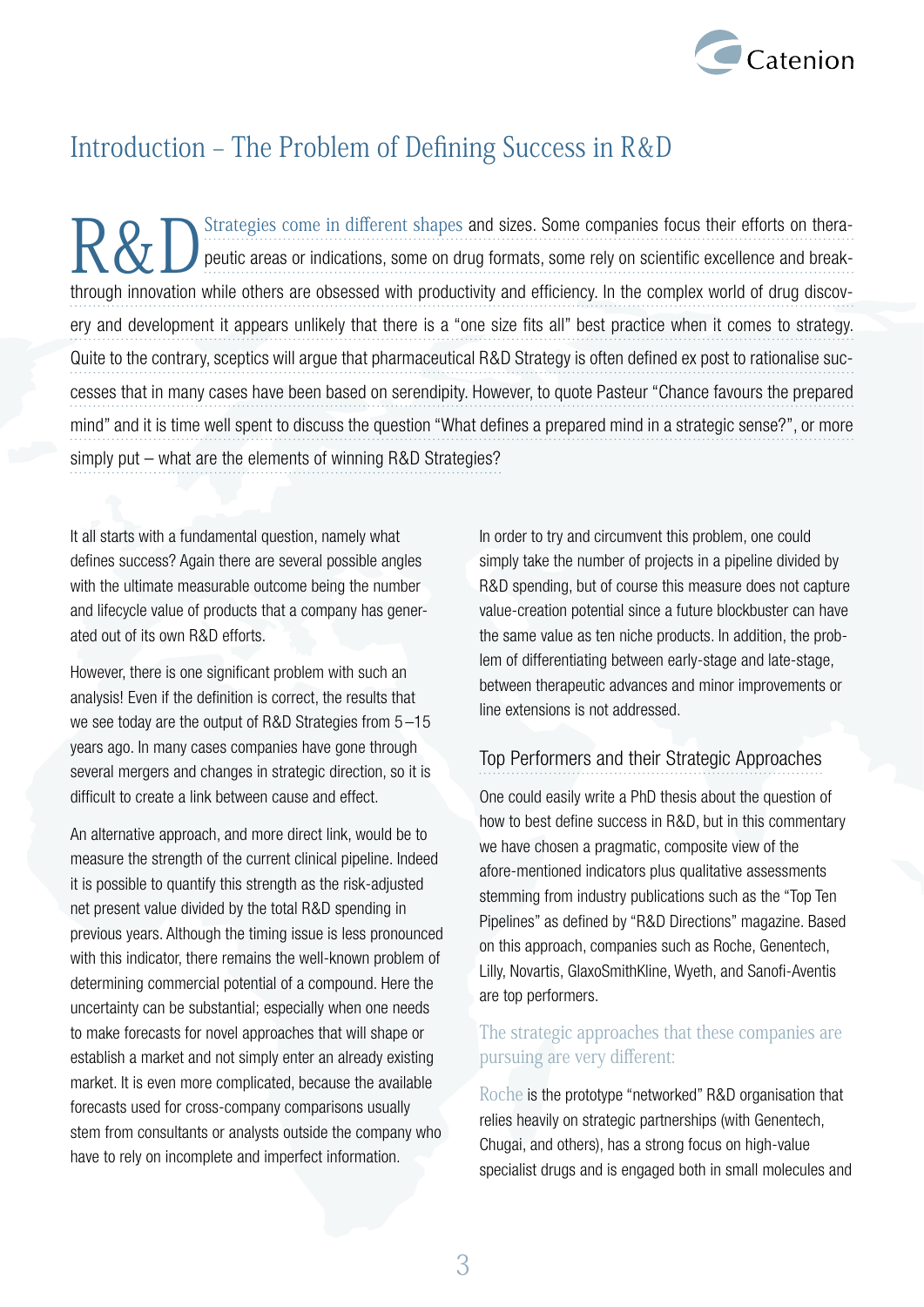biologics. It is also the company that is most aggressively positioning itself in the emerging space of Personalised Medicine.

GlaxoSmithKline is an organisation that tries to capture the advantage of economies of scale while maintaining autonomy and a "small company feel" within their CEDD structure, complemented by aggressive in-licensing.

Wyeth has adopted the concept of "Managed Research" with its stringent controlling metrics and strong focus on productivity.

Lilly is about scientific excellence and networking, with a strong presence both in small molecules and biologics.

These few examples already demonstrate that it is difficult to identify a clear "strategic best practice" even among the top group of performers.

### Two Archetypal Schools of Thought

The strategies of individual companies may differ and are subject to frequent change or modification, but at the all-important level of values and beliefs there is usually more continuity for historic or "legacy" reasons. Values and beliefs are deeply engrained within an organisation and with its people; they are the result of a long process of socialisation and organisational development. Within the pharmaceutical and biotech industries, we have identified two archetypal schools of thought located with their respective sets of values and beliefs at the extreme opposites of a continuum.

At one end of the continuum there is a school of thought that we call "Creativity-led". Its values and beliefs express that scientific excellence and a certain degree of freedom will ultimately lead to breakthrough innovation. Genentech and other biotech companies are prime examples of this school of thought.

We call the school of thought at the other end of the continuum "Productivity-led", since it has its roots in the belief that tight management, goal-setting, cost focus and controlling will lead to more predictable innovation patterns. Propagators of this school often talk of the "innovation engine". The new Wyeth organisation is a good example for this school of thought and this concept is most prevalent among big pharmaceutical companies.

It is important to note that both schools of thought require elements from each other to be successful, especially at the level of organisational implementation. The "Creativity-led" model requires processes, controlling, portfolio management, etc., whereas the "Productivity-led" model also requires excellent scientists and creativity. But their main sources of competitive advantage differ. Many people will argue that as organisations grow bigger they will automatically move from "Creativity-led" to "Productivity-led". This view is primarily focused on the level of the organisational implementation, where most companies will require stringent processes as they grow bigger. At Catenion we would argue that there are an increasing number of large organisations that, at the level of values and beliefs, are located more on the side of "Creativity-led", while their organisations have almost by default been designed towards productivity. For them the challenge is to combine the elements of "Managed Research" with approaches that foster and stimulate breakthrough innovation.

So which approach is more successful, "Creativity- "or "Productivity-led"? Both seem to have their merits; the latter should lead to a more predictable flow of projects through the pipeline, the former, while presumably more erratic, may produce more major innovation. In our view, given the uncertain data base on which to base a judgment, it is a pointless discussion to try and determine which value set or school of thought is "better" and which should serve as a role model for other companies.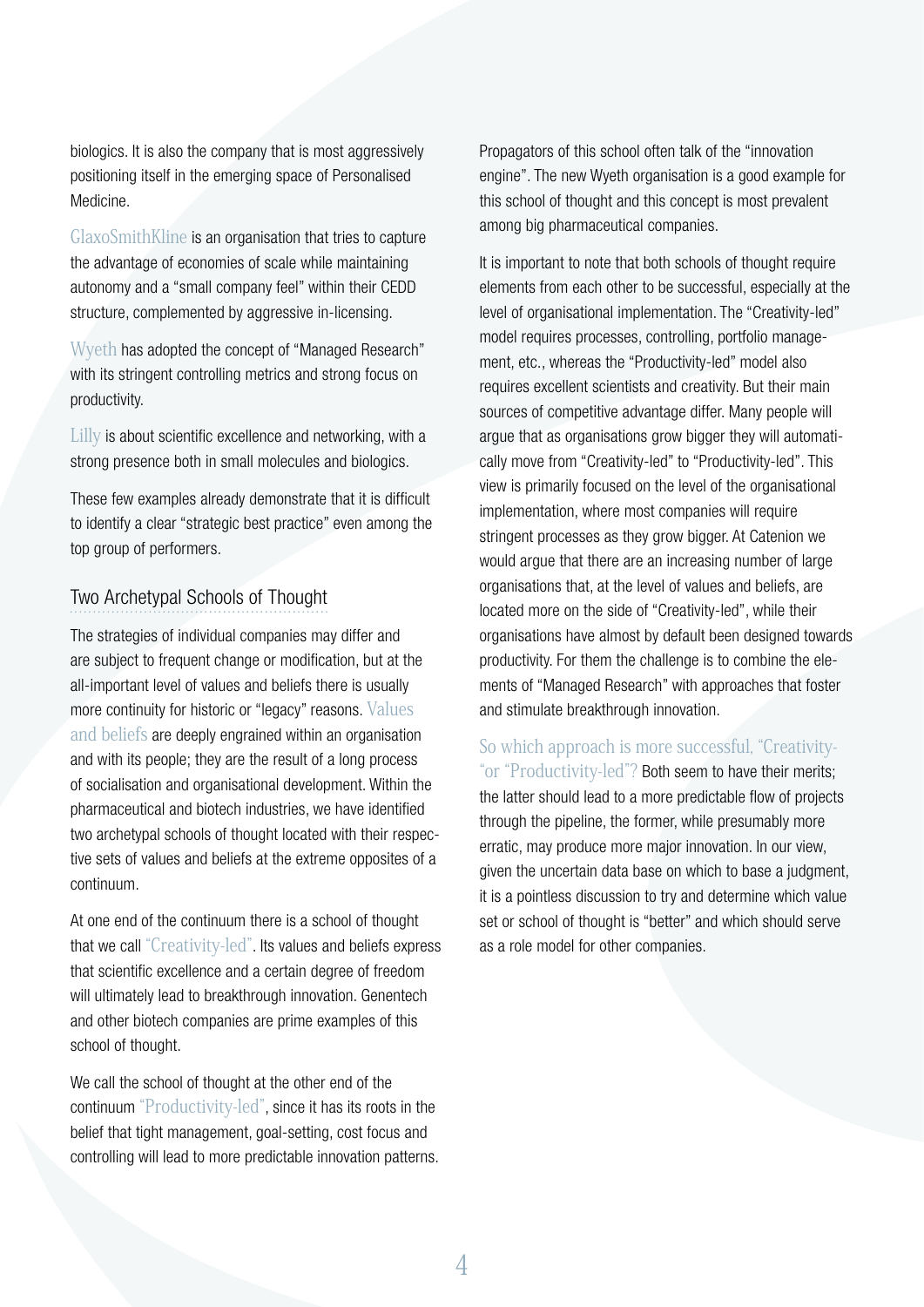

### The Five Elements of a Winning Strategy

The real question is not which strategy model is best, but how to ensure successful implementation of "Productivityled" or "Creativity-led" strategies.

In our experience, at least five elements need to be fulfilled:

1. Consistency – no matter how a value and belief set is defined, the resulting strategy as well as the organisational set-up and processes need to be consistent with it; execution is crucial. For example if a company wants to focus on breakthrough innovation it will need to attract the best scientists in a particular area. This implies a culture that is particularly attractive for these types of scientists – they will want to publish, they will want to network, they will want freedom to be creative, etc. The HR department needs to understand their needs and behaviours to tailor programs accordingly. Consistency also implies that R&D and company strategy have to fit together.

2. Connectivity – pharmaceutical R&D Strategies do not thrive in splendid isolation. Connections that an organisation has developed internally and to the outside world through partnering, collaborations and simple day-to-day interactions are essential in a field where no single individual, group or company can develop or maintain all the required knowledge to be successful. The pace of progress in science is simply too fast. This has become particularly important with respect to academic connections since many organisations view commercial/academic partnerships as being central to success.

3. Perseverance – many companies change their strategic direction every two to five years. This is commonly due to management changes and increasingly because they are involved in major partnering or M&A. This disruption of an organisation is problematic in an environment where it takes five to ten years before the outcome of a strategy can be observed.

4. Flexibility – even if one defines a strategy and sticks to it, there needs to be flexibility to change gears or adjust the direction as the environment changes.

5. Sense of purpose – although this is last on this list, it is probably the most underestimated element in terms of impact. All great organisations have this sense of purpose, which drives employees to go the extra mile. While the credo "we are doing the best for patients" is often cited, only few organisations are able to live up to it without ending up in a cynical mode. This is often due to the lack of consistency with the actions that a company is taking for example in its marketing practices.

### Genentech – An Example of a Winning "Creativity-led" Strategy

Not too many companies have been successful when measured against the five criteria. Genentech is one example that fulfils the criteria and at the moment its success speaks for itself.

Genentech's strategy and organisation is consistent: As a prime example of the "Creativity-led" school of thought it attracts the top scientists and has dominated the lists of most popular places for life science PhDs. Also consistent is the culture of providing enough room and unmanaged space for creativity. Genentech's focus on strategic goal setting (5 x 5 goals), strong portfolio management and operational excellence do not conflict with the company's belief in the value of creativity.

Connectivity is ensured through numerous collaborations and active participation of Genentech's scientists in the academic community as well as strong publishing activities. Despite the fact that Genentech has a strong internal R&D, it should not be forgotten that several of their products/ projects stem from external sources.

Perseverance is one of Genentech's strengths: The company has maintained its course even during times when it was criticised for a weak pipeline and a high R&D spending rate during the 90s (to be fair, part of the credit has to go to its majority shareholder, Roche).

Genentech also displays a strategic flexibility as it has expanded from a history in classic protein drugs to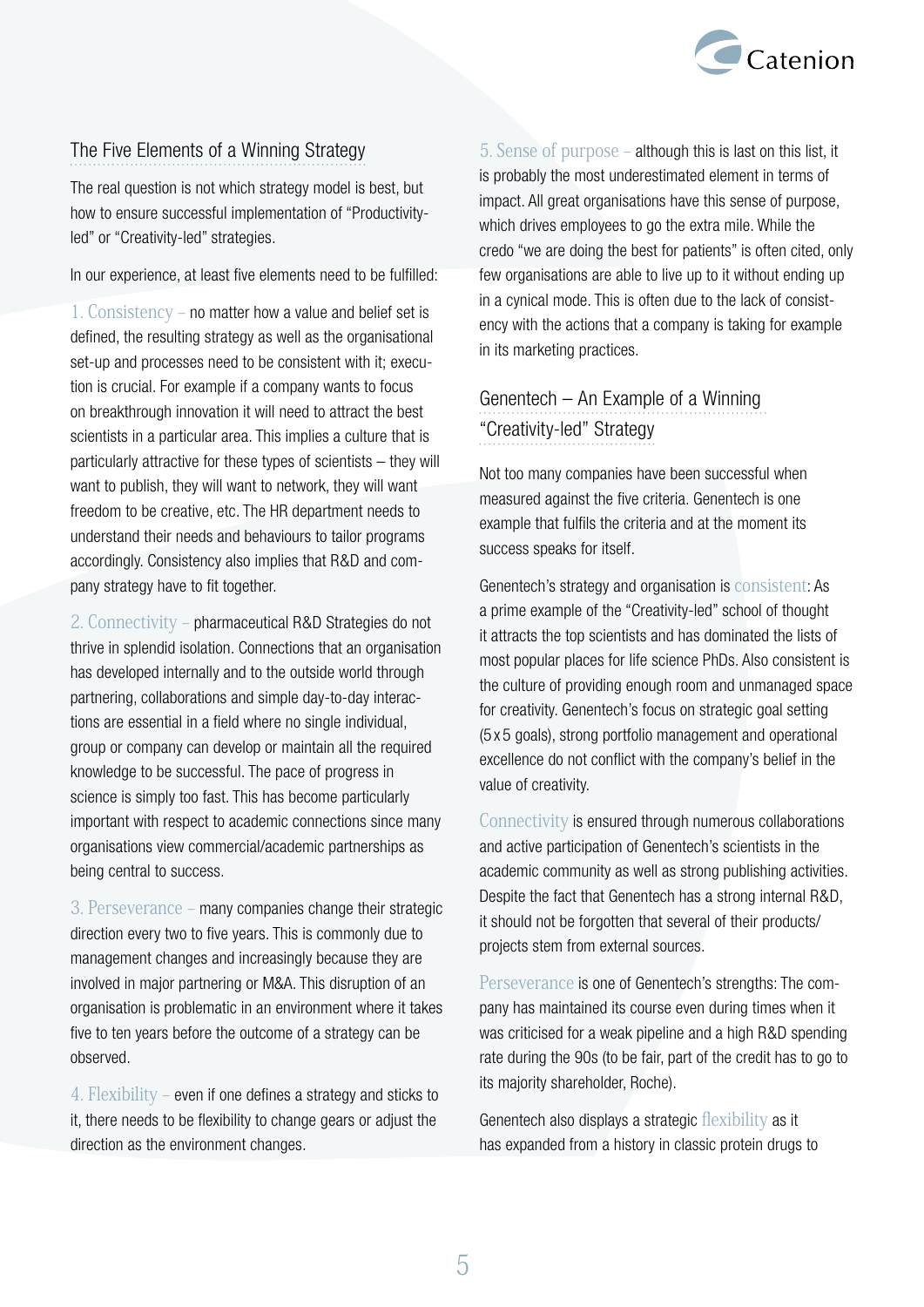monoclonal antibodies and is now carefully entering into the world of small molecules through its OSI partnership on **Tarceva** 

Sense of purpose is probably an area that sets Genentech even further apart from the rest of the sector. One gets the feeling that its scientists are really on a mission to develop great drugs for patients with severe diseases. It is a quality that is hard to define, but one knows and feels its presence immediately.

### Wyeth – An Example of a Winning "Productivity-led" Strategy

A company at the other end of the spectrum is Wyeth. It has successfully revamped the way it does R&D from an unfocused, and some critics would say, ineffective organisation into the shining example of a highly productive R&D "machine" that has the goal to deliver two NMEs per year starting in 2006. Unlike Genentech it has not yet proven that this strategy will actually turn out great products, but the vital signs reflected in its pipeline are certainly encouraging.

Consistent with its focus on productivity is an extremely effective use of resources, reflected in strong portfolio management, goal-setting and process excellence. Wyeth has the goal to generate INDs at less than 50% of the industry's average cost while maintaining a high level of quality. Wyeth is also creating accountability by linking the performance of scientists to salary and bonus development, both upwards and downwards. All this is captured in pre-negotiated goals and scorecards.

Connectivity is a major theme of the "new way of working" at Wyeth with its strong focus on teamwork, sharing ideas and creating bonds internally. In addition the company has developed several important strategic partnerships.

Perseverance is a quality that is hard to assess due to the novelty of Wyeth's strategy, so we await a verdict with much anticipation. In the past, the company has gone through several M&A activities, and the result was a mixture of approaches and strategies with Wyeth, Lederle, Ayerst and Genetics Institute all contributing.

Flexibility is definitely a strength as the recent revamping of R&D indicates. Also, the company was one of the first to fully embrace the potential of biopharmaceuticals, and that in spite of its small molecule heritage.

Sense of purpose is always the most difficult to define but one certainly gets the impression that Robert Ruffolo and his team are on a mission to prove that they can "pull it off" and this has the potential to create a strong resonance throughout the organisation.

### The Strategic Journey Starts with a "Simple List of Questions"

What does all this mean for Senior R&D-executives who are constantly confronted with requirements to change or adapt their strategies? A winning strategy is not about copying what others might be doing or an exercise that is disconnected from organisational capabilities and portfolio. So what is it, then? In our view, it is a journey that starts with a simple list of questions such as the following:

- What are my organisation's values and beliefs? Where are we located on the continuum between "Creativity-led" and "Productivity-led"? Do our values and beliefs give us a competitive edge?
- How consistent is our strategy and organisation with our values and beliefs? Does our strategy and organisation reflect our strengths in the portfolio and our organisation's skill-set? Do we have the right level of operational excellence even if we belong to the "Creativity-led" group? Do we have the right level of creativity and unmanaged space if we belong to the "Productivity-led" group?
- How connected are we internally and externally? Are we leveraging our economies of scope across organisational and epistemological barriers as well as our economies of scale?
- Are we perseverant enough as a company? How many different strategies have we had in the last ten years? What has worked, what has not worked and are we changing direction too often and too fast?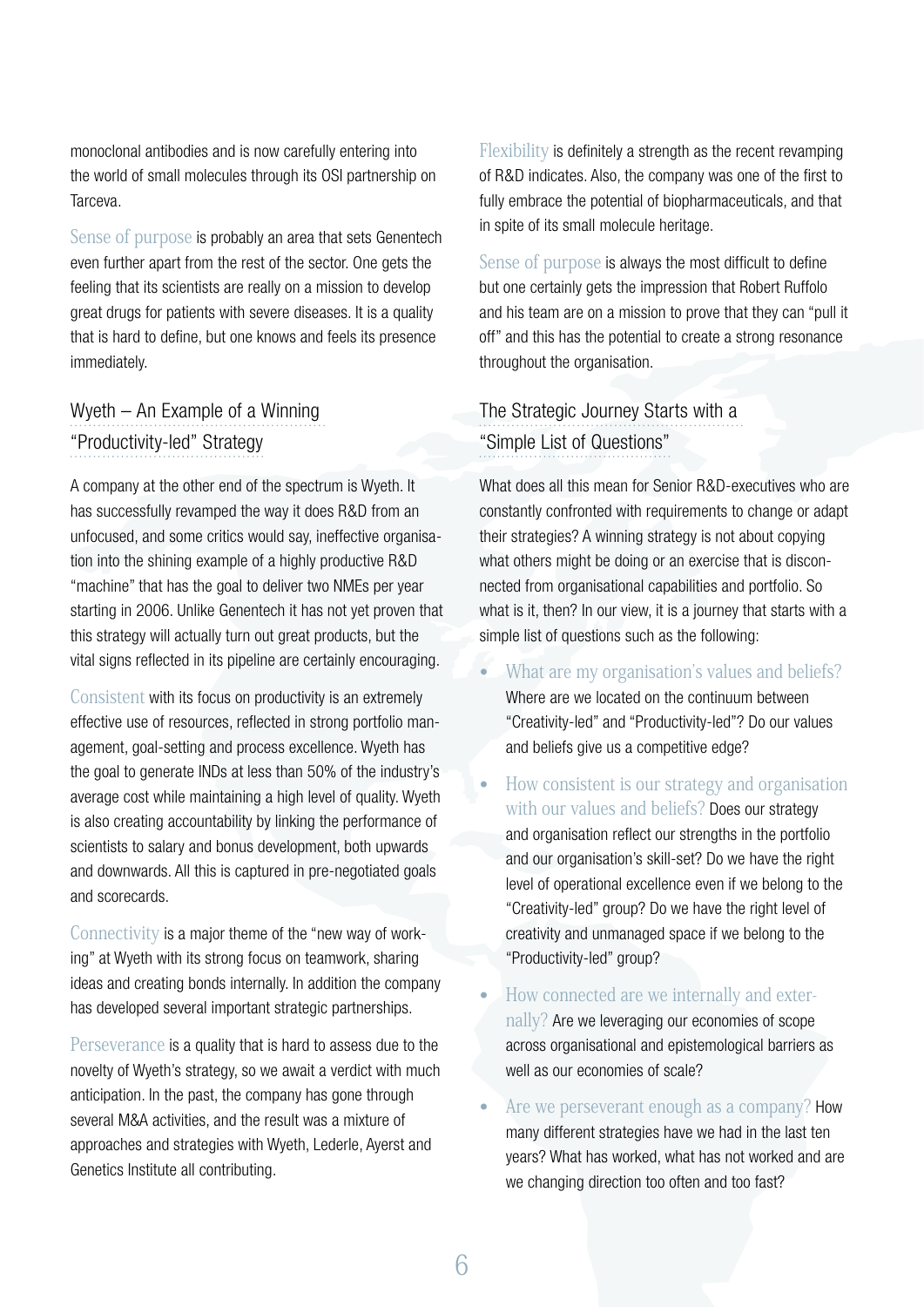

- Are we flexible enough to learn and adapt if we find out that something is not working? How good are we in making portfolio decisions?
- What makes our team of scientists want to go the extra mile? What is our sense of purpose as an organisation? Does it go beyond often cited platitudes, can we really feel it? How full is our car park after 6 pm or during weekends?

After going through this list, the first question is where one sees the biggest need for change? If that need is at the level of values and beliefs it is going to take a long time of change management to steer the organisation into a new direction. This can easily take years and will sometimes require replacing the entire management team and big parts of the organisation. This is certainly not something for the fainthearted.

At Catenion, we believe it is a lot easier to adapt or newly develop a customised strategy. In our experience, if the new strategy is based on the principles laid out in this commentary, it will have the best of chances to, per Pasteur, "prepare the organisation's mind" and ultimately therefore turn into a "winning strategy".